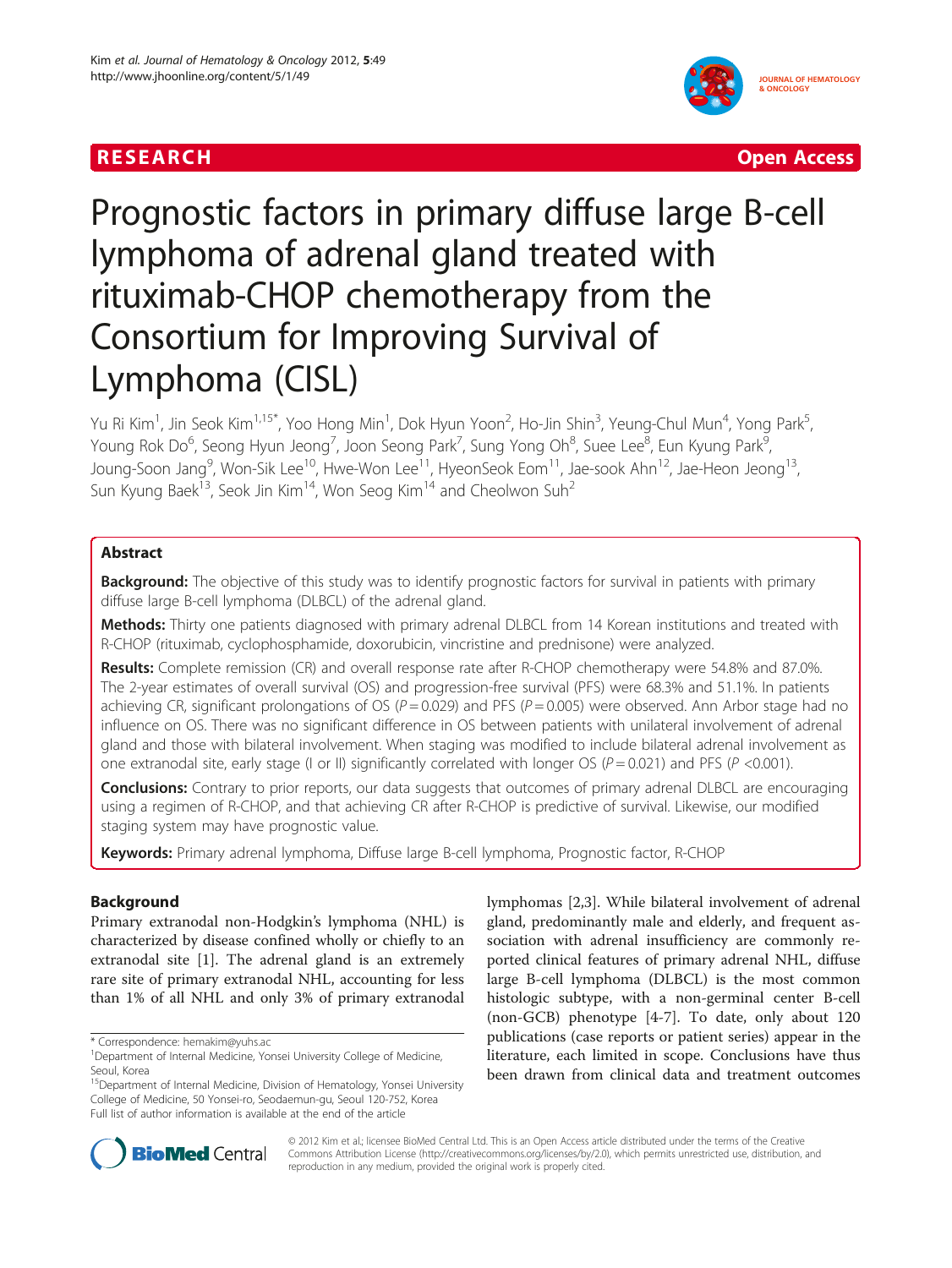of these reviews, which may not accurately reflect the nature of primary adrenal NHL.

The prognosis of primary adrenal DLBCL has heretofore been considered quite poor, entailing 1-year overall survival (OS) rate as low as 17.5% [[3,8,9\]](#page-7-0). Because treatment modalities have varied widely, including surgical resection, radiation, and chemotherapy, optimal treatment of primary adrenal DLBCL lacks consensus. The patients with primary adrenal DLBCL had been treated with CHOP (cyclophosphamide, doxorubicin, vincristine and prednisone) like chemotherapy before rituximab era and central nerve system (CNS) relapse was frequent [\[10](#page-7-0)]. At present, it is unclear whether R (rituximab)-CHOP truly improve the treatment outcomes in these patients, although a few reports show that major improvement is possible [[5](#page-7-0),[11\]](#page-7-0). Consequently, further studies with a larger number of patients are warranted.

The purpose of this retrospective, multicenter study was to evaluate the clinical characteristics and treatment outcomes of the patients with primary adrenal DLBCL, focusing on parameters predictive of survival in the patients with primary adrenal DLBCL who treated with R-CHOP.

#### Results

# Baseline characteristics

Of our initial cohort, DLBCL was histologically confirmed in 86.7% (39/45), while one diagnosis of Burkitt's lymphoma was rendered, and five other patients had T cell lymphomas such as anaplastic large cell lymphoma, peripheral T-cell lymphoma, not otherwise specified and extranodal NK/T cell lymphoma, nasal type. Because of the poor PS, 12.8% (5/39) of patients with DLBCL did not received chemotherapy. Another 7.6% (3/39) of patients were treated with a CHOP regimen, prior to the advent of rituximab. Ultimately, 79.4% (31/39) of patients with primary adrenal DLBCL (who received R-CHOP) were eligible for analysis. Among them, 93.7% (15/16) were non-GCB type by immunohistochemistry, and the median value of Ki-67 expression was 80% (range, 50%-98%) from the 19 tested patients.

The median age of patients was 64 years (range, 36– 78 years), with the male to female ratio of 2.8:1. Magnitudes of adrenal masses ranged from 2.0-29.8 cm (8.4 cm, median). Sixteen patients (51.6%) presented with abdominal pain, 10 patients (32.2%) complained of weight loss, and 3 patients (7.7%) were diagnosed incidentally. B symptoms were observed in 15 patients (51.7%). At presentation, 19 patients (61.3%) had bilateral adrenal disease, 10 patients (32.2%) fulfilled criteria for bulky disease, and Eastern Cooperative Oncology Group (ECOG) performance status (PS) was poor (ECOG PS  $\geq$ 2) in 4 patients (12.9%). Adrenal insufficiency was confirmed in 37.5% (6/16) of patients who were tested, and elevated serum lactic dehydrogenase (LDH) was found in 87.1% (27/31). Twenty-four patients (77.4%) had the number of extranodal involvement sites more than one. There was no bone marrow or CNS involvement of lymphoma at the time of diagnosis. Patients characteristics were described in Table 1.

### Treatment and outcomes

Seven patients (22.6%) received adrenalectomy for diagnostic and therapeutic purposes, prior to R-CHOP

| <b>Table 1 Patients characteristics</b> |  |  |
|-----------------------------------------|--|--|
|-----------------------------------------|--|--|

| Characteristics               | Number of patients | Percentage |
|-------------------------------|--------------------|------------|
| Age                           |                    |            |
| $\leq 60$                     | 12                 | 38.7       |
| > 60                          | 19                 | 61.3       |
| Gender                        |                    |            |
| Male                          | 23                 | 74.2       |
| Female                        | 8                  | 25.8       |
| ECOG PS                       |                    |            |
| $0 - 1$                       | 27                 | 87.1       |
| $2 - 4$                       | $\overline{4}$     | 12.9       |
| B symptom                     |                    |            |
| Absent                        | 14                 | 48.3       |
| Present                       | 15                 | 51.7       |
| Bulky disease                 |                    |            |
| Absent                        | 21                 | 67.7       |
| Present                       | 10                 | 32.3       |
| LDH                           |                    |            |
| Normal                        | $\overline{4}$     | 12.9       |
| Elevated                      | 27                 | 87.1       |
| Primary site of adrenal gland |                    |            |
| Unilateral                    | 12                 | 38.7       |
| Bilateral                     | 19                 | 61.3       |
| Adrenal insufficiency         |                    |            |
| Absent                        | 10                 | 62.5       |
| Present                       | 6                  | 37.5       |
| Ann Arbor stage               |                    |            |
| IE, IIE                       | 5                  | 16.1       |
| IIIE, IV                      | 26                 | 83.9       |
| Number of extranodal sites    |                    |            |
| $0 - 1$                       | $\overline{7}$     | 22.6       |
| 2 or more                     | 24                 | 77.4       |
| Ki-67 Ll                      |                    |            |
| > 80%                         | 11                 | 57.9       |
| $\leq 80\%$                   | 8                  | 42.1       |
| P                             |                    |            |
| Low/Low-intermediate          | 8                  | 25.8       |
| High-intermediate/High        | 23                 | 74.2       |

ECOG PS, Eastern Cooperative Oncology Group performance status; LDH, lactate dehydrogenase; Ki-67 LI, Ki-67 labeling Index; IPI, International Prognostic Index.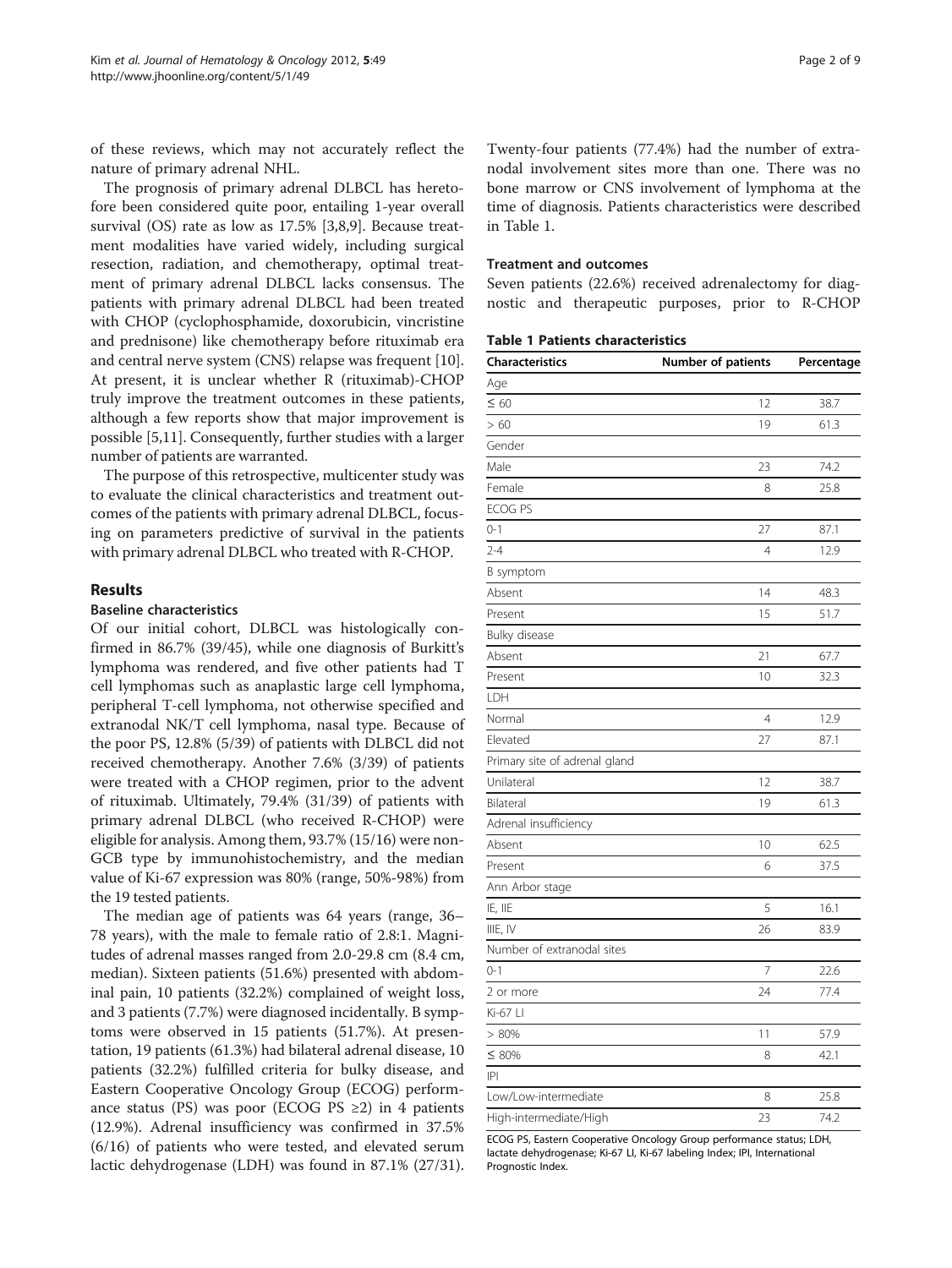<span id="page-2-0"></span>chemotherapy. However, adrenalectomy conferred no survival benefit  $(P = 0.979)$ . The 31 primary adrenal DLBCL patients received median 6 cycles of R-CHOP chemotherapy (range, 1–8 cycles). Treatment response evaluated in 90.3% (28/31) of these patients showed complete remission (CR) in 54.8% (17/31) and partial remission (PR) in 32.3% (10/31). One patient (3.2%) developed progressive disease (PD). Of the 10 patients attaining PR with R-CHOP, 6 patients received additional therapy. Two patients achieved CR—one after adrenal irradiation; the other following autologous stem cell transplantation (ASCT) and radiotherapy—while 1 patient died due to treatment related mortality (TRM). Three patients developed disease progression despite salvage chemotherapy. The remaining 4 patients were lost to follow-up. Flow of treatment is shown in Figure 1.

Median OS and PFS were not reached during a median follow-up duration of 18 months (range, 1–93 months). The 2-year estimates of OS and PFS were 68.3% and 51.1%, respectively (Figure [2A and B\)](#page-3-0). Eight patients died in the follow-up period—one patient (3.2%) from TRM (pneumonia) during R-CHOP chemotherapy, 3 (9.6%) from PD, and 4 (12.9%) due to TRM (3 pneumonia, 1 Steven-Johnson Syndrome) during salvage chemotherapy. Significantly longer OS ( $P = 0.029$ , Figure [2C\)](#page-3-0) and PFS ( $P = 0.005$ , Figure [2D\)](#page-3-0) were observed in the patients achieved CR after R-CHOP chemotherapy compared to the patients who failed to achieve CR.

#### Failure patterns of treatment

Among the 19 patients who achieved CR (17 after R-CHOP and 2 after R-CHOP followed by radiotherapy or ASCT), 4 patients (21.0%) suffered CNS ( $n = 2$ ) or nodal  $(n = 2)$  relapse. Of all patients who relapsed, 2 TRM occurred during salvage chemotherapy. Successive CR was never observed in the patients treated with salvage therapy. Three of the initial 10 patients achieving PR showed disease progression after salvage chemotherapy, involving either CNS  $(n = 2)$  or adrenal gland  $(n = 1)$ . None of the 4 patients with CNS relapse or progression had received intrathecal prophylaxis.

#### Analysis of prognostic factors

By conventional Ann Arbor staging system, only 5 patients (16.1%) classified as early stage (stage IE or IIE), while the majority (26 patients, 83.9%) belonged to advanced stage (stage IIIE or IV). There was no survival difference between the patients with early stage and advanced stage  $(P = 0.445)$ . None of the International Prognostic Index (IPI) criteria (age  $>60$  years,  $P = 0.232$ ; elevated LDH,  $P = 0.738$ ; poor PS,  $P = 0.593$ ; the number of extranodal involvement sites more than one,  $P = 0.979$ ) impacted OS. According to IPI, 1 patient (3.2%) was considered low risk, 7 (22.6%) were low-intermediate, 11 (35.5%) were high-intermediate, and 12 (38.7%) were high risk. Altogether, 23 patients (74.2%) classified as high-intermediate or high risk patients. However, IPI stratification failed to equate with a OS difference  $(P =$ 0.142), as did Ki-67 expression >80% ( $P = 0.052$ ), bulky disease  $(P = 0.647)$ , presence of B symptoms  $(P = 0.841)$ , and presence of adrenal insufficiency  $(P = 0.387)$ .

As a consequence, we elected to modify primary adrenal DLBCL staging system as follows: 1) stage I was defined as the disease confined to the adrenal gland only, regardless of unilateral or bilateral involvement, 2) stage II included local or distant nodal disease of the abdomen, and 3) stage IV was indicative of disseminated extranodal disease or concomitant supra-diaphragmatic

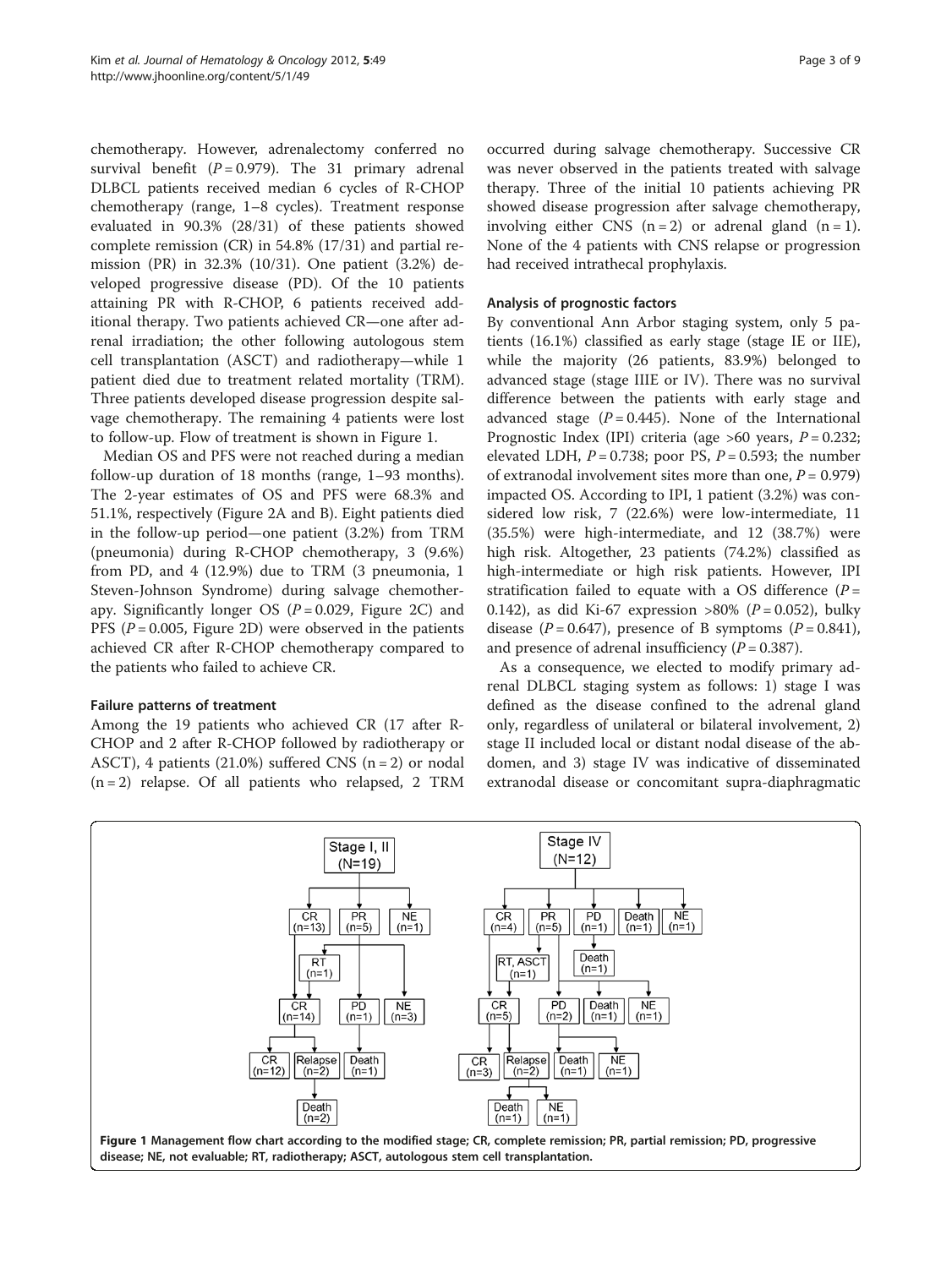<span id="page-3-0"></span>

nodal involvement. With this modified staging system, 10 patients (32.3%) were stage I, 9 (29.0%) were stage II, and 12 (38.7%) were stage IV. Compared with advanced stage (stage IV), early stage (stage I or II) was significantly associated with better OS  $(P = 0.021,$  Figure [3A](#page-4-0)) and PFS ( $P < 0.001$ , Figure [3B\)](#page-4-0). Survival rates, however, were similar between stage I and stage II disease. Because bilateral involvement of adrenal gland did not significantly impact OS  $(P = 0.524)$  and PFS  $(P = 0.450)$ , bilateral adrenal involvement was regarded as a single involvement of extranodal site in this modified staging system. The modified number of extranodal sites more

than one thus corresponded with poor OS  $(P = 0.008)$ and PFS ( $P = 0.007$ ). In multivariate analysis, our modified staging system showed significant survival difference for OS ( $P = 0.036$ , HR 4.73, 95% CI 1.10-20.4) and PFS  $(P = 0.003, HR 6.57, 95\% CI 1.91-22.7).$ 

IPI stratification was also revised as follows: 8 patients (25.8%) were low risk, 13 (41.9%) were low-intermediate, 6 (19.4%) were high-intermediate, and 4 (12.9%) were high risk. A total of 10 patients (32.2%) patients were subsequently assigned to high-intermediate or high risk according to the modified IPI. When these 4 risk categories were further grouped for survival comparison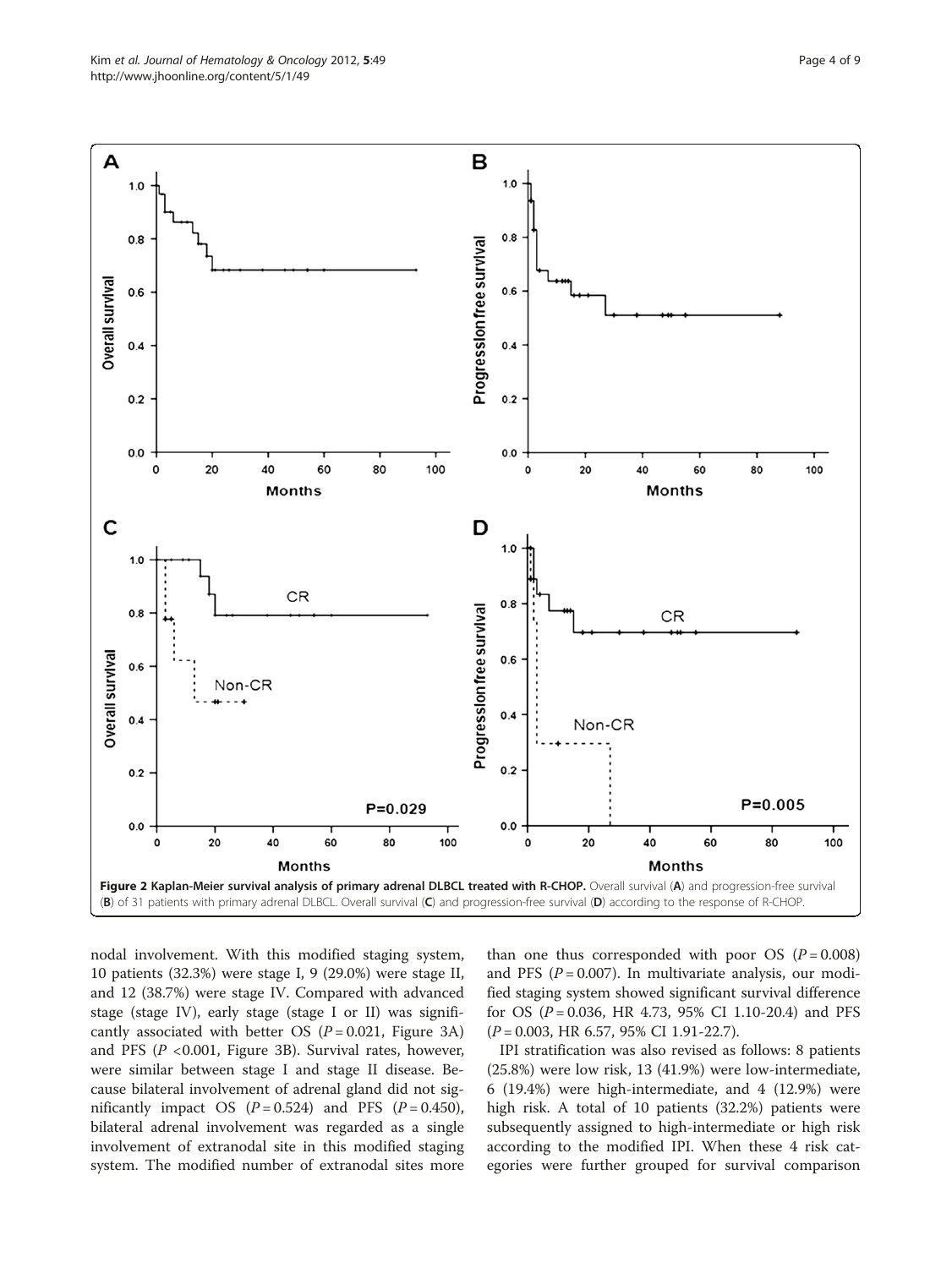<span id="page-4-0"></span>

(low or low-intermediate vs. high-intermediate or high risk patients), OS showed a significant difference ( $P =$ 0.024, Figure 4A). There was only a trend of difference in PFS according to the modified IPI ( $P = 0.078$ , Figure 4B).

# Discussion

Compared with nodal DLBCL, this study has shown that primary adrenal DLBCL frequently accompanied by many adverse features such as bulky disease, elevated LDH, and advanced stage. Nevertheless, we have determined that therapeutic outcomes with R-CHOP are much better than previously reported [[3,6,8\]](#page-7-0). Of particular import, OS of the patients with primary adrenal DLBCL is not affected by bilateral involvement of adrenal gland, Ann Arbor staging system and IPI score. Therefore, we implemented a modified staging system, similar to Lugano staging system for gastrointestinal (GI) lymphoma. With our approach, bilateral involvement of adrenal gland was

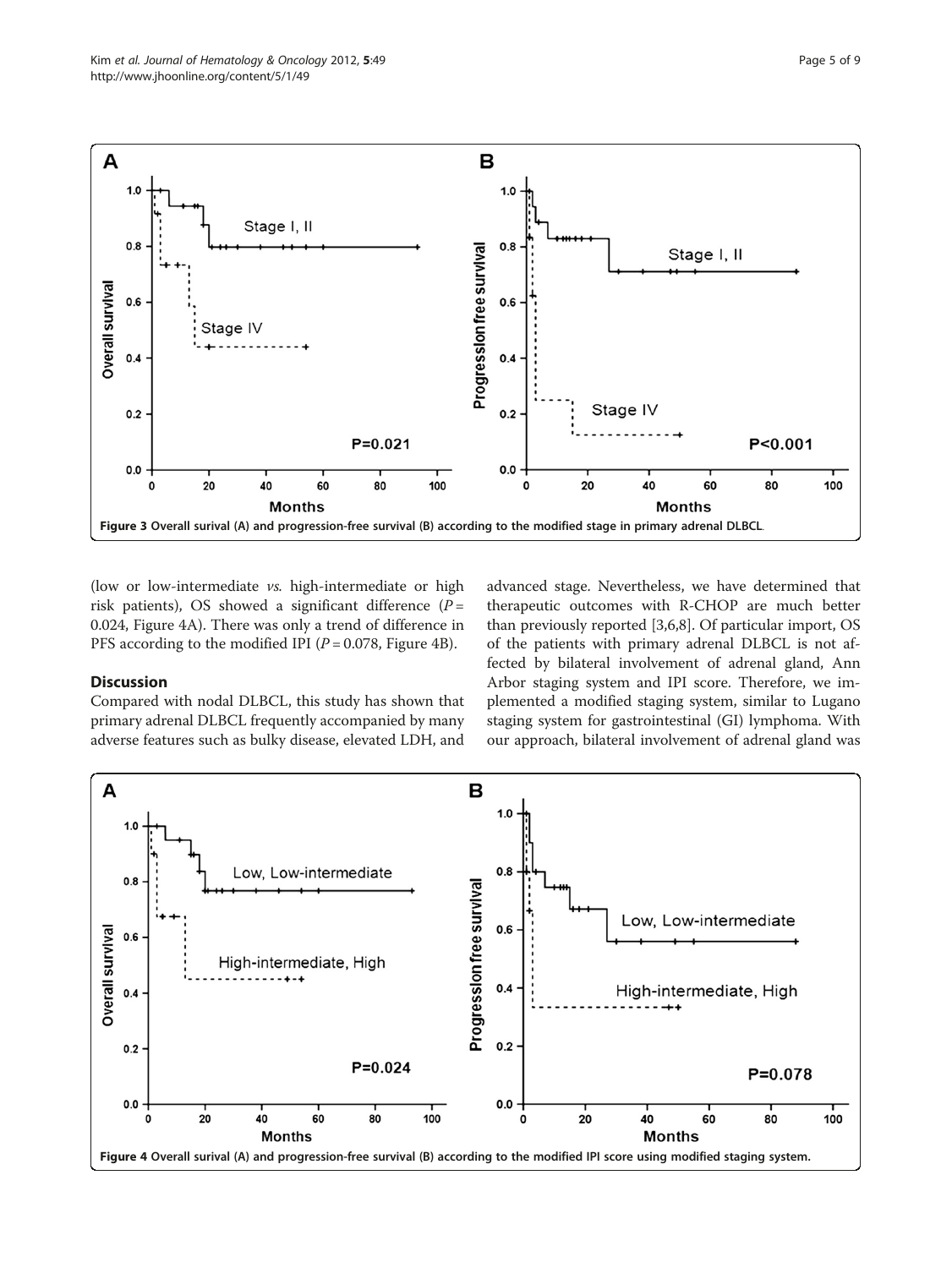considered as a single-site extranodal involvement, enabling more accurate prediction of survival (OS and PFS) in primary adrenal DLBCL.

The definition of primary extranodal NHL is a still controversial [\[12](#page-7-0)]. We defined that primary adrenal DLBCL be confirmed histologically and dominant adrenal gland mass regardless of regional lymph node involvement. And we also included the patients with both dominant adrenal gland mass and other extranodal involvement or concomitant supra-diaphragmatic nodal involvement in this study because the patients with DLBCL usually associated with aggressive clinical features [\[13](#page-7-0)]. In doing so, the size of adrenal mass was required to exceed 5 cm (reflecting TNM staging system of adrenal gland cancer) to exclude the DLBCL from other extranodal origin [[14](#page-7-0)].

As with previous reports, the most common pathologic subtype of primary adrenal NHL was DLBCL (86.7%) and most (93.7%) were non-GCB phenotype in this study.

Optimal treatment of primary adrenal DLBCL is currently open to debate. In earlier trials of CHOP or CHOP-like therapy, OS of 20%-50% has been reported [[6\]](#page-7-0). Our data revealed a CR rate of 54.8% and PR rate was 32.3% after R-CHOP therapy, with 2-year estimates of OS and PFS at 68.3% and 51.1%, respectively. According to the previous reports, advanced age, larger size of tumor, presence of adrenal insufficiency, bilateral involvement of adrenal gland, and elevated LDH were related with poor prognosis in primary adrenal NHL [[7,15,16\]](#page-7-0). Most patients with primary adrenal DLBCL accompanied by a number of these adverse features. Most were elderly with bulky disease and/or elevated LDH. A non-GCB phenotype also predominated, as well as advanced stage. Nevertheless, our treatment outcomes with R-CHOP for primary adrenal DLBCL were not inferior to those of nodal DLBCL [[17](#page-7-0),[18](#page-7-0)]. R-CHOP combination chemotherapy may thus be a reasonable firstline choice for treatment of primary adrenal DLBCL. It could overcome the effect of adrenal insufficiency. With CR after R-CHOP, OS and PFS were clearly prolonged in our analysis. Using modified staging system, however, only 33.3% (4/12) of patients with advanced stage primary adrenal DLBCL achieved CR after R-CHOP (Figure [1\)](#page-2-0). Therefore, more aggressive treatment (ie, ASCT consolidation after R-CHOP) should be considered in the patients with advanced stage of primary adrenal DLBCL according to the modified staging system.

While a majority of patients (74.2%) were initially assigned high-intermediate or high risk IPI in this study, conventional IPI may not be valid in primary adrenal DLBCL for prognostic purposes. Most patients are >60 years old (61.3%) and have advanced disease (83.9%), with elevated LDH (87.1%) and multiple (2 or more)

extranodal involvement (77.4%). In our analysis, bilateral adrenal involvement does not constitute advanced (stage IV) disease, because there was no OS difference between bilateral and unilateral adrenal gland involvement  $(P =$ 0.524). Furthermore, we found that with modification of the number of extranodal involvement (bilateral involvement of adrenal gland was considered as a single-site extranodal involvement), OS ( $P = 0.008$ ) and PFS ( $P =$ 0.007) actually differ significantly for advanced vs. early stage of primary adrenal DLBCL. Accrual of involved extranodal sites for paired organs in Ann Arbor staging system still remains controversial. Bilateral involvement of primary breast DLBCL was classified as stage IV [\[19](#page-7-0)], while primary lymphoma of both testes classified as stage I [[13](#page-7-0)]. Consequently, bilateral primary adrenal DLBCL also might be reasonable to be classified as stage I and single involvement of extranodal site.

Ann Arbor staging system has already been shown unsuitable for some types of extranodal NHL, namely GI lymphoma. In our study, survival differences according to the conventional Ann Arbor staging system went undetected, because most patients (77.4%) were stage IV by Ann Arbor staging system. We therefore instituted modifications similar to the Lugano staging system for GI lymphoma [\[20\]](#page-7-0), defining 3 stages of primary adrenal DLBCL by extent of disease and nodal dissemination. Theoretically, there was no stage III disease in our new definition. With this proviso, early stage (stage I or II) disease fared significantly better in terms of OS and PFS, compared with advanced stage (stage IV) disease. Even with modified staging system, survival was comparable for stage I and II localized disease. On the other hand, modified IPI stratification resulted in a significant difference in OS for low or low-intermediate vs. highintermediate or high risk IPI groups, while PFS did not differ. Because conventional IPI criteria yielded no survival differences, new modified IPI should be considered for evaluating the prognosis of primary adrenal DLBCL.

Recent study reported that the risk of CNS relapse was high in primary adrenal NHL [[6,10\]](#page-7-0). While the incidence of CNS disease at diagnosis is likely lower than general estimates, our data showed CNS relapse in four patients (12.9%), while two suffered CNS relapse after R-CHOP therapy, and another two relapsed in CNS after salvage chemotherapy. The rate of CNS recurrence in aggressive NHL (without CNS prophylaxis) is on the order of 2.2%-5% [\[21](#page-7-0)-[23\]](#page-7-0). Hence, CNS prophylaxis might be considered in primary adrenal DLBCL like other extranodal NHL such as primary testicular lymphoma.

Limitations of this study include its small patient population and retrospective nature. Unfortunately, a prospective, randomized trial would be difficult to conduct, given the exceptionally low disease incidence. Although another published case series  $(n = 15)$  of primary adrenal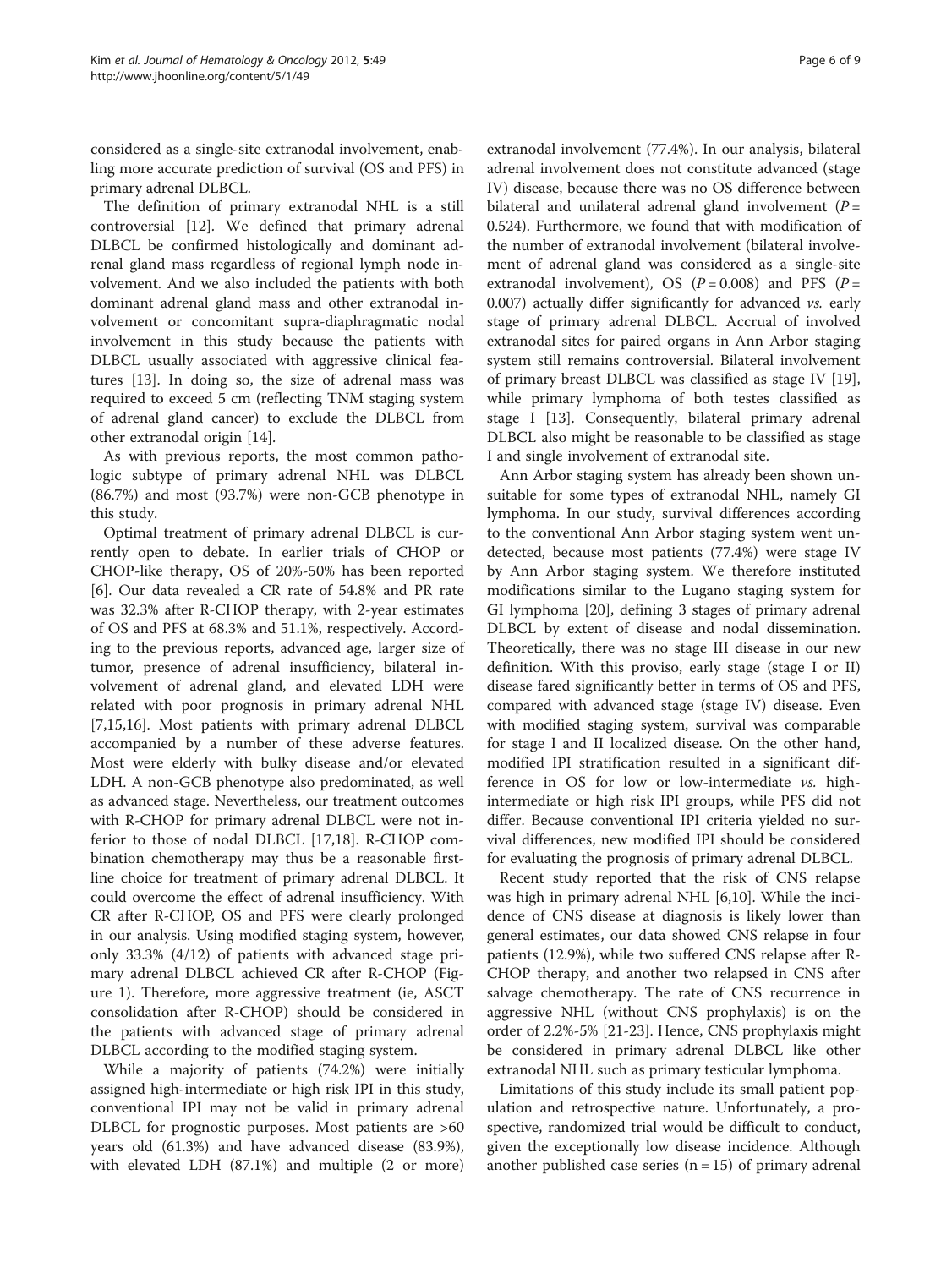NHL has emerged from British Columbia [[6\]](#page-7-0), the present analysis is the largest known study of primary adrenal DLBCL thus far.

# Conclusions

Our findings suggest that R-CHOP combination chemotherapy is an effective first-line regimen for primary adrenal DLBCL, despite the inherently poor prognosis of this disease. Furthermore, our staging modifications, which redefine extranodal involvement, more accurately reflect treatment outcomes and may be preferential in this setting.

# Patients and methods

#### Patient population

From 14 Korean institutions, a total of 45 patients with primary adrenal NHL, newly diagnosed between January, 1998 and December, 2011, were retrospectively reviewed. Thirty nine (86.7%) patients were diagnosed as primary adrenal DLBCL. Among them, 31 patients were treated with R-CHOP and reviewed in this study. Primary adrenal DLBCL was defined as follows: (1) histologic confirmation as DLBCL, with dominant adrenal gland mass regardless of regional lymph node involvement, and (2) absence of leukemic manifestations [\[24\]](#page-7-0). Patients with disease of other extranodal sites or lymph nodes above diaphragm were included in this analysis, provided their largest extranodal mass was adrenal-based and reached a relatively large size (> 5 cm) [\[25](#page-7-0)]. In DLBCL patients, molecular classification as GCB or non-GCB relied on Hans criteria [[26\]](#page-7-0). The percentage of tumor cells with Ki-67 nuclear antigen expression was evaluated in immunophenotypic studies. Patient characteristics, as documented in medical records, were retrospectively examined to identify potential prognostic variables. These variables included age, gender, ECOG PS, initial presenting symptoms, presence of B symptoms, magnitude of adrenal gland mass, presence of adrenal insufficiency, pertinent laboratory determinants (ie, electrolytes, serum LDH), and related treatment data. Bulky disease was defined as a adrenal gland mass with the largest dimension greater than 10 cm. Adrenal insufficiency, when clinically suspected, was diagnosed via cortisol level or rapid ACTH stimulation test. None of the patients had taken immunosuppressive agents. This study was approved by the Institutional Review Board of each participating institution.

#### Stage and prognostic index

All patients were staged in accordance with the Ann Arbor staging system [\[27\]](#page-7-0), classifying unilateral primary adrenal DLBCL as stage IE and bilateral primary adrenal DLBCL as stage IV. Using IPI criteria (age >60 years, stage III/IV disease, elevated LDH level, ECOG PS ≥2, and more than one extranodal site of disease) [\[28](#page-7-0)], each patient was stratified to one of four risk groups by IPI: 0 to 1, low risk; 2, low-intermediate risk; 3, highintermediate risk; and 4 to 5, high risk.

#### Treatment and response

Treatment outcomes were analyzed in primary adrenal DLBCL patients who treated with R-CHOP. The R-CHOP regimen was administered by intravenous (IV) or oral (PO) route in 21-day cycles: rituximab (375 mg/m<sup>2</sup>, IV), cyclophosphamide (750 mg/m<sup>2</sup>, IV), doxorubicin (50 mg/m<sup>2</sup>, IV), vincristine (1.4 mg/m<sup>2</sup>, IV) on Day 1 and prednisone (100 mg, PO) on Days 1–5. Cerebrospinal fluid was examined only if clinically indicated. Response was assessed after completion of the R-CHOP chemotherapy, using International Working Group criteria [[29\]](#page-8-0).

#### Statistical analysis

OS was measured from the first date of diagnosis until death from any cause, with surviving patients were censored at the last follow up date. PFS was defined from the first date of diagnosis until disease progression, relapse after response or death due to lymphoma or treatment related. Other causes of death or surviving patients at last follow up were censored. Survival curves were plotted by the Kaplan-Meier method and compared using the log-rank test. The influence of each prognostic factors identified by univariate analysis was assessed by multivariate analysis using Cox's proportional-hazards regression by stepwise method.  $P$ -value <0.05 was considered statistically significant in all analyses. All statistical analyses were performed using the SPSS for Windows, Version 18.0.

#### Abbreviations

DLBCL: Diffuse large B-cell lymphoma; CR: Complete remission; R-CHOP: Rituximab- cyclophosphamide, doxorubicin, vincristine and prednisone; OS: Overall survival; PFS: Progression-free survival; NHL: Non-Hodgkin's lymphoma; Non-GCB: Non-germinal center B-cell; CNS: Central nerve system; PS: Performance status; ECOG: Eastern Cooperative Oncology Group; LDH: Serum lactic dehydrogenase; PR: Partial remission; PD: Progressive disease; ASCT: Autologous stem cell transplantation; TRM: Treatment related mortality; IPI: International Prognostic Index; GI: Gastrointestinal.

#### Competing interests

Non-financial competing interests

#### Authors' contributions

YRK involved in conception, design, data interpretation, and manuscript writing. JSK performed data interpretation and revising it critically for intellectual content. YHM, DHY, HS, YM involved in revising manuscript critically for important intellectual content. YP, YD, SHJ, JSP, SYO, SL involved in acquisition of data, analysis of data. EKP, JSJ, WL, HL, HE, SA involved in acquisition of data, analysis of data and participating in comprehensive discussion. JJ, SKB, SJK involved in analysis of data and interpretation of data. WSK, CS involved in analysis of data and participating in comprehensive discussion. All authors read and approved the final manuscript.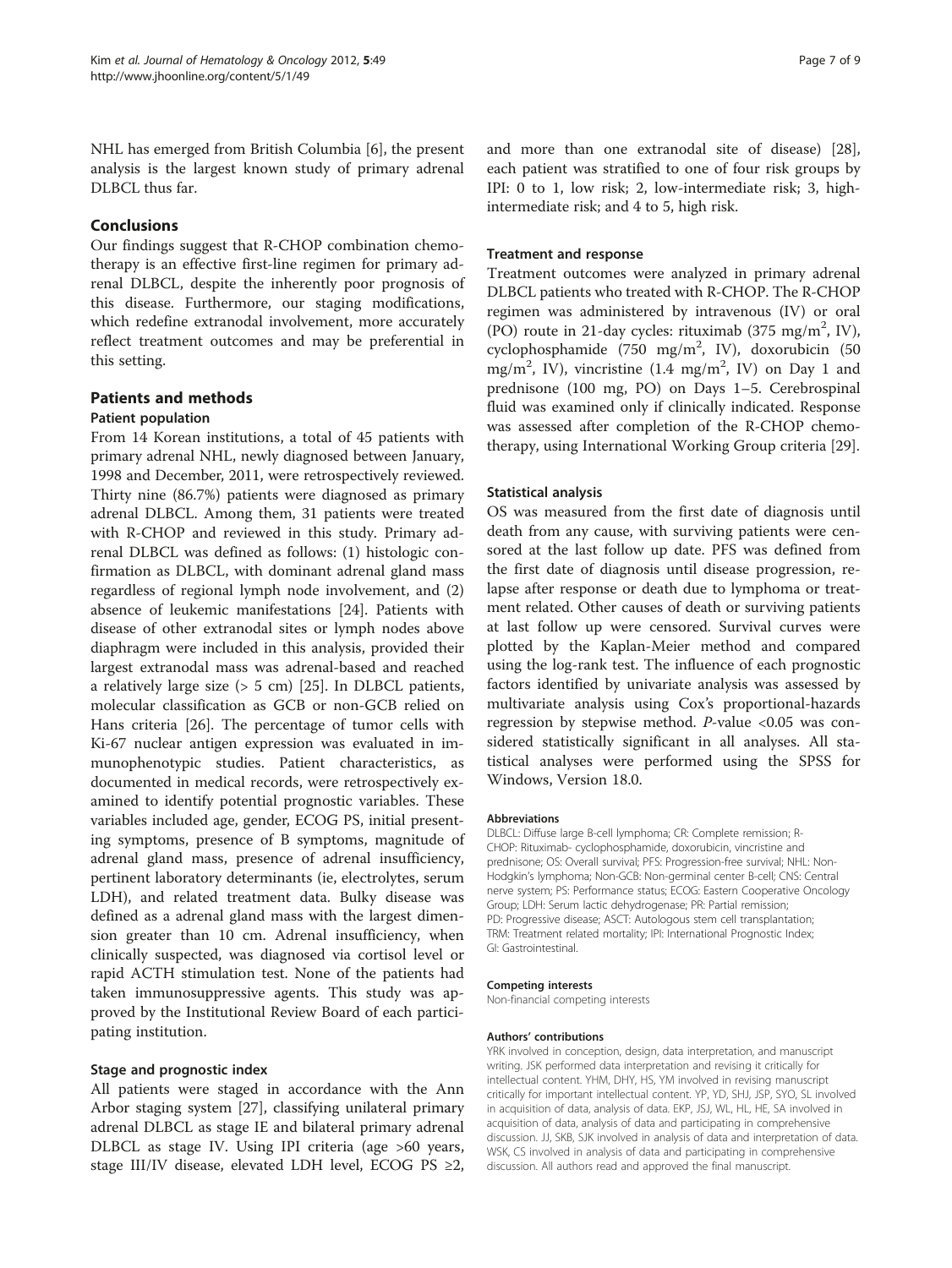#### <span id="page-7-0"></span>Author details

<sup>1</sup>Department of Internal Medicine, Yonsei University College of Medicine, Seoul, Korea. <sup>2</sup>Asan Medical Center, University of Ulsan College of Medicine, Seoul, Korea. <sup>3</sup>Pusan National University Hospital, Busan, Korea. <sup>4</sup>Ewha Womans University School of Medicine, Seoul, Korea. <sup>5</sup>Korea University College of Medicine, Seoul, Korea. <sup>6</sup>Keimyung University School of Medicine, Daegu, Korea. <sup>7</sup>Ajou University School of Medicine, Suwon, Korea. <sup>8</sup>Dong-A University College of Medicine, Busan, Korea. <sup>9</sup>Chung-Ang University Hospital, Seoul, Korea. <sup>10</sup>Busan Paik Hospital, Inje University College of Medicine, Busan, Korea. <sup>11</sup>National Cancer Center, Goyang, Korea. <sup>12</sup>Chonnam National University Hwasun Hospital, Hwasun, Jeollanamdo, Korea. 13Kyung Hee University Medical Center, Seoul, Korea. 14Samsung Medical Center, Sungkyunkwan University School of Medicine, Seoul, Korea. <sup>15</sup>Department of Internal Medicine, Division of Hematology, Yonsei University College of Medicine, 50 Yonsei-ro, Seodaemun-gu, Seoul 120-752, Korea.

#### Received: 20 July 2012 Accepted: 7 August 2012 Published: 13 August 2012

#### References

- Baar J, Burkes RL, Bell R, Blackstein ME, Fernandes B, Langer F: Primary non-Hodgkin's lymphoma of bone. A clinicopathologic study. Cancer 1994, 73:1194–1199.
- 2. Kumar R, Xiu Y, Mavi A, El-Haddad G, Zhuang H, Alavi A: FDG-PET imaging in primary bilateral adrenal lymphoma: a case report and review of the literature. Clin Nucl Med 2005, 30:222–230.
- 3. Singh D, Kumar L, Sharma A, Vijayaraghavan M, Thulkar S, Tandon N: Adrenal involvement in non-Hodgkin's lymphoma: four cases and review of literature. Leuk Lymphoma 2004, 45:789–794.
- 4. Horiguchi K, Hashimoto K, Hashizume M, Masuo T, Suto M, Okajo J, Handa H, Kaneko Y, Yokoo H, Sasaki A, et al: Primary bilateral adrenal diffuse large B-cell lymphoma demonstrating adrenal failure. Internal medicine (Tokyo, Japan) 2010, 49:2241–2246.
- 5. Kim KM, Yoon DH, Lee SG, Lim SN, Sug LJ, Huh J, Suh C: A case of primary adrenal diffuse large B-cell lymphoma achieving complete remission with rituximab-CHOP chemotherapy. J Korean Med Sci 2009, 24:525–528.
- 6. Grigg AP, Connors JM: Primary adrenal lymphoma. Clin Lymphoma 2003, 4:154–160.
- 7. Hsu CW, Ho CL, Sheu WH, Harn HJ, Chao TY: Adrenal insufficiency caused by primary aggressive non-Hodgkin's lymphoma of bilateral adrenal glands: report of a case and literature review. Ann Hematol 1999, 78:151–154.
- Yang Y, Li Q, Pan Y: Bilateral primary adrenal lymphoma. Br J Haematol 2010, 150:250–250.
- Yamamoto E, Ozaki N, Nakagawa M, Kimoto M: Primary bilateral adrenal lymphoma associated with idiopathic thrombocytopenic purpura. Leuk Lymphoma 1999, 35:403–408.
- 10. Mermershtain W, Liel Y, Zirkin HJ, Lupu L, Lantsberg S, Cohen Y: Primary bilateral adrenal lymphoma relapsing as a solid cerebral mass after complete clinical remission: a case report. Am J Clin Oncol 2001, 24:583–585.
- 11. Lim KH, Chiou TY, Lin CJ, Hsieh RK: Rituximab in the treatment of primary bilateral adrenal lymphoma with adrenal crisis. Medical oncology (Northwood, London, England) 2008, 25:107–109.
- 12. Krol AD, le Cessie S, Snijder S, Kluin-Nelemans JC, Kluin PM, Noordijk EM: Primary extranodal non-Hodgkin's lymphoma (NHL): the impact of alternative definitions tested in the Comprehensive Cancer Centre West population-based NHL registry. Annals of oncology: official journal of the European Society for Medical Oncology / ESMO 2003, 14:131–139.
- 13. Zucca E, Conconi A, Mughal TI, Sarris AH, Seymour JF, Vitolo U, Klasa R, Ozsahin M, Mead GM, Gianni MA, et al: Patterns of outcome and prognostic factors in primary large-cell lymphoma of the testis in a survey by the International Extranodal Lymphoma Study Group. Journal of clinical oncology: official journal of the American Society of Clinical Oncology 2003, 21:20–27.
- 14. Edge SBB DR, Compton CC, Fritz AG, Greene FL, Trotti A: AJCC cancer staging manual. 7th edition.: Springer; 2010. [http://openlink.ymlib.yonsei.ac.](http://openlink.ymlib.yonsei.ac.kr:8000/link.cgi?url=http://online.statref.com/document.aspx?FxId=73&DocID=1&grpalias=Yonsei) [kr:8000/link.cgi?url=http://online.statref.com/document.aspx?](http://openlink.ymlib.yonsei.ac.kr:8000/link.cgi?url=http://online.statref.com/document.aspx?FxId=73&DocID=1&grpalias=Yonsei) [FxId=73&DocID=1&grpalias=Yonsei](http://openlink.ymlib.yonsei.ac.kr:8000/link.cgi?url=http://online.statref.com/document.aspx?FxId=73&DocID=1&grpalias=Yonsei). ISBN: 0387884424 9780387884424.
- 15. Case records of the Massachusetts General Hospital. Weekly clinicopathological exercises. Case 35–2000. An 82-year-old woman with bilateral adrenal masses and low-grade fever. N Engl J Med 2000, 343:1477–1483.
- 16. Levy NT, Young WF Jr, Habermann TM, Strickler JG, Carney JA, Stanson AW: Adrenal insufficiency as a manifestation of disseminated non-Hodgkin's lymphoma. Mayo Clin Proc 1997, 72:818–822.
- 17. Feugier P, Van Hoof A, Sebban C, Solal-Celigny P, Bouabdallah R, Ferme C, Christian B, Lepage E, Tilly H, Morschhauser F, et al: Long-term results of the R-CHOP study in the treatment of elderly patients with diffuse large B-cell lymphoma: a study by the Groupe d'Etude des Lymphomes de l'Adulte. Journal of clinical oncology: official journal of the American Society of Clinical Oncology 2005, 23:4117–4126.
- 18. Peyrade F, Jardin F, Thieblemont C, Thyss A, Emile JF, Castaigne S, Coiffier B, Haioun C, Bologna S, Fitoussi O, et al: Attenuated immunochemotherapy regimen (R-miniCHOP) in elderly patients older than 80 years with diffuse large B-cell lymphoma: a multicentre, single-arm, phase 2 trial. Lancet Oncol 2011, 12:460–468.
- 19. Ryan G, Martinelli G, Kuper-Hommel M, Tsang R, Pruneri G, Yuen K, Roos D, Lennard A, Devizzi L, Crabb S, et al: Primary diffuse large B-cell lymphoma of the breast: prognostic factors and outcomes of a study by the International Extranodal Lymphoma Study Group. Annals of oncology: official journal of the European Society for Medical Oncology / ESMO 2008, 19:233–241.
- 20. Rohatiner A, d'Amore F, Coiffier B, Crowther D, Gospodarowicz M, Isaacson P, Lister TA, Norton A, Salem P, Shipp M, et al: Report on a workshop convened to discuss the pathological and staging classifications of gastrointestinal tract lymphoma. Annals of oncology: official journal of the European Society for Medical Oncology / ESMO 1994, 5:397–400.
- 21. Haioun C, Besson C, Lepage E, Thieblemont C, Simon D, Rose C, Tilly H, Sonet A, Lederlin P, Attal M, et al: Incidence and risk factors of central nervous system relapse in histologically aggressive non-Hodgkin's lymphoma uniformly treated and receiving intrathecal central nervous system prophylaxis: a GELA study on 974 patients. Groupe d'Etudes des Lymphomes de l'Adulte. Annals of oncology: official journal of the European Society for Medical Oncology / ESMO 2000, 11:685–690.
- 22. Boehme V, Zeynalova S, Kloess M, Loeffler M, Kaiser U, Pfreundschuh M, Schmitz N: Incidence and risk factors of central nervous system recurrence in aggressive lymphoma–a survey of 1693 patients treated in protocols of the German High-Grade Non-Hodgkin's Lymphoma Study Group (DSHNHL). Annals of oncology: official journal of the European Society for Medical Oncology / ESMO 2007, 18:149–157.
- 23. Bernstein SH, Unger JM, Leblanc M, Friedberg J, Miller TP, Fisher RI: Natural history of CNS relapse in patients with aggressive non-Hodgkin's lymphoma: a 20-year follow-up analysis of SWOG 8516 – the Southwest Oncology Group. Journal of clinical oncology: official journal of the American Society of Clinical Oncology 2009, 27:114–119.
- 24. Mozos A, Ye H, Chuang WY, Chu JS, Huang WT, Chen HK, Hsu YH, Bacon CM, Du MQ, Campo E, Chuang SS: Most primary adrenal lymphomas are diffuse large B-cell lymphomas with non-germinal center B-cell phenotype, BCL6 gene rearrangement and poor prognosis. Modern pathology: an official journal of the United States and Canadian Academy of Pathology, Inc 2009, 22:1210–1217.
- 25. Fassnacht M, Johanssen S, Quinkler M, Bucsky P, Willenberg HS, Beuschlein F, Terzolo M, Mueller HH, Hahner S, Allolio B: Limited prognostic value of the 2004 International Union Against Cancer staging classification for adrenocortical carcinoma: proposal for a Revised TNM Classification. Cancer 2009, 115:243–250.
- 26. Hans CP, Weisenburger DD, Greiner TC, Gascoyne RD, Delabie J, Ott G, Muller-Hermelink HK, Campo E, Braziel RM, Jaffe ES, et al: Confirmation of the molecular classification of diffuse large B-cell lymphoma by immunohistochemistry using a tissue microarray. Blood 2004, 103:275–282.
- 27. Lister TA, Crowther D, Sutcliffe SB, Glatstein E, Canellos GP, Young RC, Rosenberg SA, Coltman CA, Tubiana M: Report of a committee convened to discuss the evaluation and staging of patients with Hodgkin's disease: Cotswolds meeting. Journal of clinical oncology: official journal of the American Society of Clinical Oncology 1989, 7:1630–1636.
- 28. A predictive model for aggressive non-Hodgkin's lymphoma. The International Non-Hodgkin's Lymphoma Prognostic Factors Project. N Engl J Med 1993, 329:987–994.